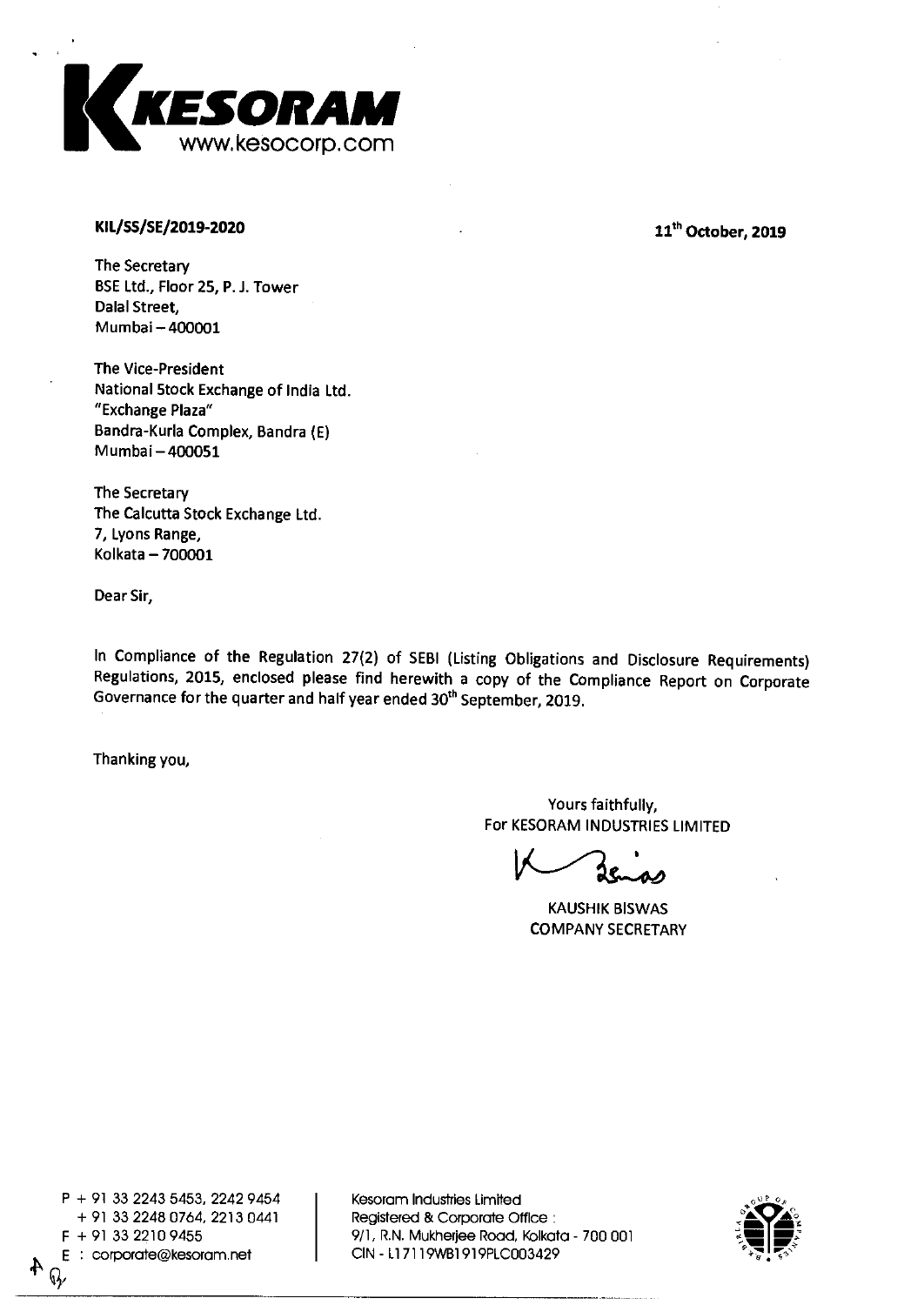

1. Name of Listed Entity KESORAM INDUSTRIES LIMITED

2. Quarter ended SEPTEMBER, 2019

| I. Composition of Board of Directors |                                       |                                    |                                                                                                    |                                                             |              |                                                                                                                                                 |                                                                                                                                                                            |                                                                                                                                                                                                        |
|--------------------------------------|---------------------------------------|------------------------------------|----------------------------------------------------------------------------------------------------|-------------------------------------------------------------|--------------|-------------------------------------------------------------------------------------------------------------------------------------------------|----------------------------------------------------------------------------------------------------------------------------------------------------------------------------|--------------------------------------------------------------------------------------------------------------------------------------------------------------------------------------------------------|
| <b>Title</b><br>(Mr. I)<br>Ms.)      | Name of the Director                  | PAN <sup>\$</sup> & DIN            | Category<br>(Chairperson/Exe<br>cutive/Non-<br>Executive/<br>independent/<br>Nominee) <sup>6</sup> | Date of<br>Appointment in<br>the current<br>term /cessation | Tenure*      | No of<br>Directorship in<br>listed entities<br>including this<br>listed entity<br>(Refer<br>Regulation<br>$25(1)$ of<br>Listing<br>Regulations) | Number of<br>memberships in<br><b>Audit/</b><br>Stakeholder<br>Committee(s)<br>including this<br>listed entity<br>(Refer<br>Regulation 26(1)<br>of Listing<br>Regulations) | No of post of<br>Chairperson in<br><b>Audit/</b><br>Stakeholder<br>Committee held<br>in listed entities<br>including this<br>listed entity<br>(Refer<br>Regulation 26(1)<br>of Listing<br>Regulations) |
| Mr.                                  | Basant Kumar Birla***                 | DIN-00055656<br>PAN-AEKPB3110L     | Chairman / Non-<br>Executive / Non<br>independent                                                  | 13.07.2018                                                  |              | $\blacktriangleleft$                                                                                                                            | None                                                                                                                                                                       | None                                                                                                                                                                                                   |
| Mrs.                                 | Manjushree Khaitan                    | DIN-00055898<br>PAN-AGFPK0198L     | Chairman / Non-<br>Executive / Non<br>Independent                                                  | 19.07.2019                                                  |              | $\mathbf{1}$                                                                                                                                    | None                                                                                                                                                                       | None                                                                                                                                                                                                   |
| Mr.                                  | Amitabha Jugalkishore<br>Ghosh        | DIN-00055962<br>PAN-AAFPG7411C     | Independent/<br>Non-Executive                                                                      | 26.07.2019                                                  | 2 months     | $\mathbf{z}$                                                                                                                                    | 1                                                                                                                                                                          | 1                                                                                                                                                                                                      |
| Mr.                                  | Kashi Prasad Khandelwal               | DIN-00748523<br>PAN-AETPK9443E     | Independent/<br>Non-Executive                                                                      | 26.07.2019                                                  | 2 months     | 4                                                                                                                                               | 5                                                                                                                                                                          | $\ddagger$                                                                                                                                                                                             |
| Mr.                                  | Sudip Banerjee                        | DIN-05245757<br>PAN-<br>AANPB2951Q | independent/<br>Non-Executive                                                                      | 26.07.2019                                                  | 2 months     | 4                                                                                                                                               | $\overline{\mathbf{3}}$                                                                                                                                                    | None                                                                                                                                                                                                   |
| Mr.                                  | Lee Seow Chuan                        | DIN-02696217<br>PAN-N.A.           | Independent/<br>Non-Executive                                                                      | 12.12.2015                                                  | 45<br>months | 1                                                                                                                                               | 1                                                                                                                                                                          | None                                                                                                                                                                                                   |
| Ms.                                  | Jikyeong Kang                         | DIN-08045661<br>PAN-N.A.           | Independent/<br>Non-Executive                                                                      | 10.01.2018                                                  | 20<br>months | 1                                                                                                                                               | 1                                                                                                                                                                          | None                                                                                                                                                                                                   |
| Mr.                                  | Siddhartha Mohanty                    | DIN-08058830<br>PAN-<br>ACOPM1296R | Non Executive/<br>Nominee                                                                          | 26.07.2019                                                  |              | $\overline{2}$                                                                                                                                  | $\mathbf{1}$                                                                                                                                                               | None                                                                                                                                                                                                   |
| Mr.                                  | <b>CHANDER KUMAR JAIN ****</b>        | DIN-08125968<br>PAN-ABVPJ5759K     | <b>Executive / Vhole</b><br>time Director                                                          | 04.05.2018                                                  |              | $\mathbf{1}$                                                                                                                                    | 1                                                                                                                                                                          | None                                                                                                                                                                                                   |
| Mr.                                  | RADHAKRISHNAN<br><b>PAOMALOCHANAN</b> | DIN-08284551<br>PAN-<br>AAOPR4248M | Executive / Whole<br>time Director                                                                 | 08.08.2019                                                  |              | $\ddagger$                                                                                                                                      | None                                                                                                                                                                       | None                                                                                                                                                                                                   |

\$ PAN number of any director would not be displayed on the website of Stock Exchange

a Calegory of directors means Executive/Non-executive/Independent/Nominee. if a Director fits into more than one category write all categories separating them with hypherics of the listed entity in continuity without any cooling off period.

For the purpose of clarity, a Director counted as Chairman/Chairperson of a Committee has not been again counted as a Member of the Committee in which he/she is counted Chairman/Chairperson. \*\*\* Deceased on 03/07/2019.

\*\*\*\* resigned on 08/08/2019.

 $\Omega$ 

P + 91 33 2243 5453, 2242 9454 + 91 33 2248 0764, 2213 0441 E : corporate@kesoram.net

Kesoram Industries Limited Registered & Corporate Office : F + 91 33 2210 9455 9/1, R.N. Mukherjee Road, Kolkata - 700 001

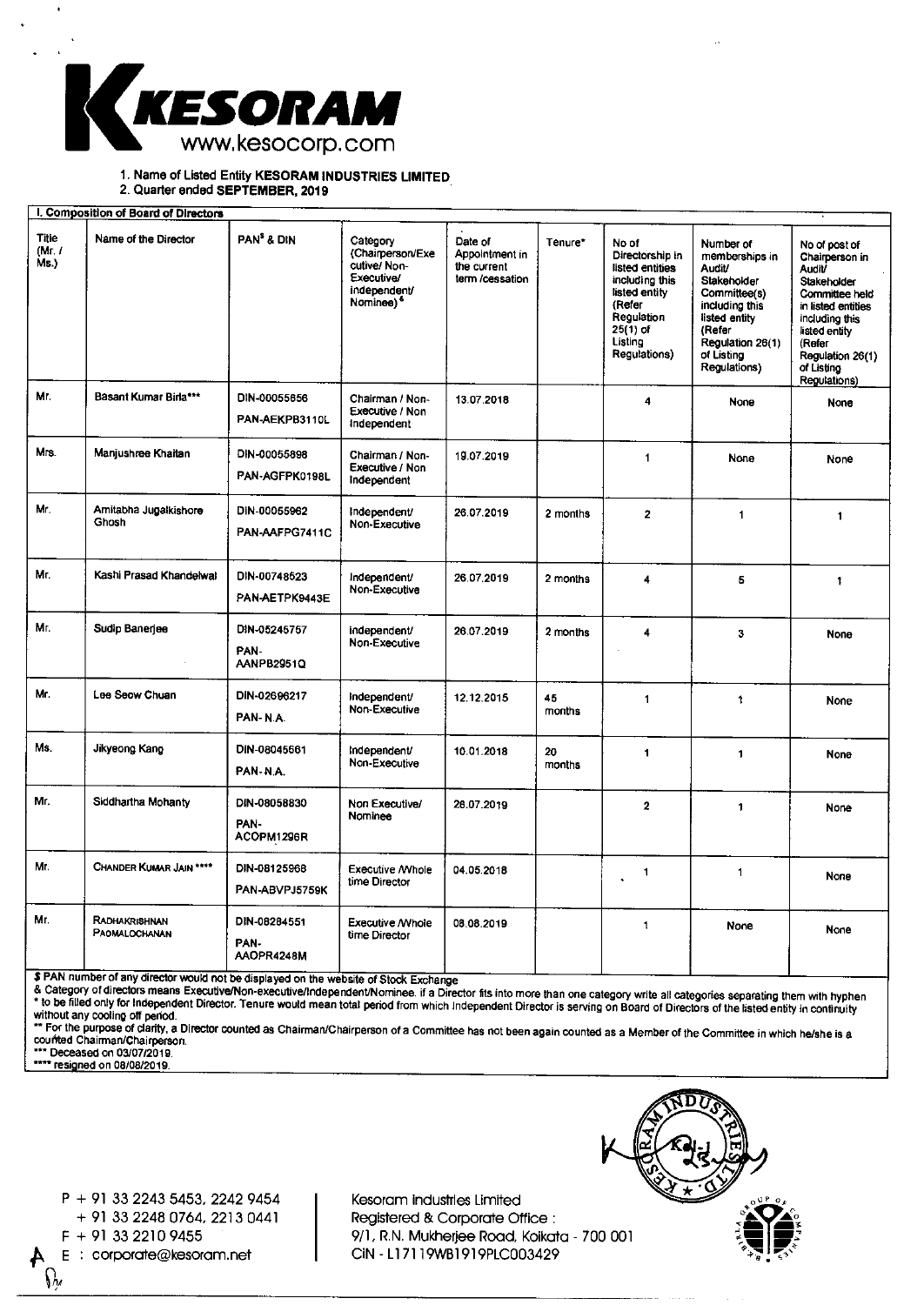

## il. Composition of Committees Name of Committee Name of Committee members and Category (Chairperson/Executive/Non-Executive/independent/Nominee) \$ 1. Audit Committee Amitabha Jugalkishore Ghosh Kashi Prasad Khandelwal Lee Seow Chuan Sudip Banerjee Jikyeong Kang Siddhartha Mohanty Chairperson of Committee / Independent/ Non-Executive Independent/ Non-Executive Independent/ Non-Executive Independent/ Non-Executive Independent/ Non-Executive Non-Executive/ Nominee 2. Nomination & Remuneration Committee Amitabha Jugalkishore Ghosh Kashi Prasad Khandelwal Lee Seow Chuan Chairperson of Committee / Independent/ Non-Executive Independent/ Non-Executive Independent/ Non-Executive 3. Risk Management Committee (if applicable) N.A. NA. 4. Stakeholders Relationship Committee Kashi Prasad Khandelwal Sudip Banerjee Chander Kumar Jain ••\*\* Chairperson of Committee /Independent/ Non-Executive Independent/ Non-Executive ExecutiveANhole Time Director \$ Category of directors means Executive/Non-executive/Independent/Nominee. if a Director fits into more than one category write all categories separating them with hyphen . \*\*\*\* resigned on 08/08/2019. III. Meeting of Board of Directors Date(s) of Meeting (if any) in the previous quarter Date(s) of Meeting (if any) in the relevant quarter Maximum gap between any two consecutive meetings (in number of days) 1505.2019 19.07.2019 26.07.2019 08.08.2019 64 days (excluding both the days) IV. Meeting of Committees Date(s) of meeting of the committee in the relevant quarter Whether requirement of Quorum met (details) Date(s) of meeting of the committee in the previous quarter Maximum gap between any two consecutive meetings (in number of days)' Audit Committee 08.08.2019 Wes 15.05.2019 84 days (excluding both the days) • This information has to be mandatorily be given for audit committee, for rest of the committees giving this information is optional

 $P + 91$  33 2243 5453, 2242 9454  $\mid$  Kesoram Industries Limited + 91 33 2248 0764, 2213 0441 Registered & Corporate Office : E : corporate@kesoram.net  $\Omega$ 

F + 91 33 2210 9455 9/1, R.N. Mukherjee Road, Kolkata - 700 001

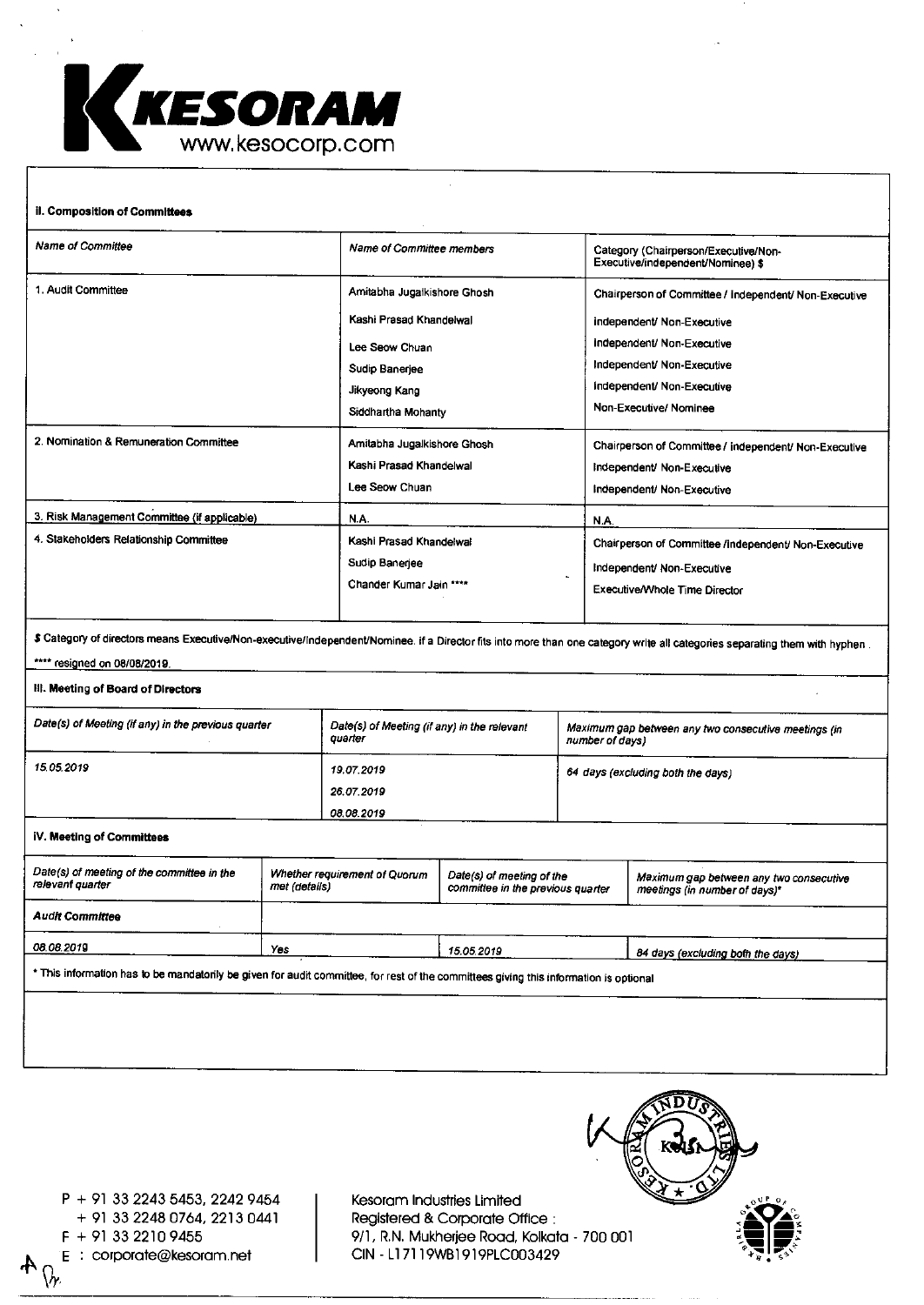

| V. Related Party Transactions                                                                                    |                                                                                                                                  |
|------------------------------------------------------------------------------------------------------------------|----------------------------------------------------------------------------------------------------------------------------------|
| <b>Subject</b>                                                                                                   | Compliance status (Yes/No/NA)refer note below                                                                                    |
| Whether prior approval of audit committee obtained                                                               | Yes                                                                                                                              |
| Whether shareholder approval obtained for material<br><b>RPT</b>                                                 | N.A.                                                                                                                             |
| Whether details of RPT entered into pursuant to omnibus approval have been reviewed by<br><b>Audit Committee</b> | Yes, it will be taken in the ensuing Audit Committee Meeting. Preceding Qtr<br>transaction of 30.06.2019 reviewed on 08.08.2019. |

Note

r in the column "Compliance Status", compliance or non-compliance may be indicated by Yes/No/N.A.. For example, if the Board has been composed in accordance with the<br>requirements of Listing Regulations, "Yes" may be indica

2 If status is "No" details of non-compliance may be given here.

VI. Affirmations

1. The composition of Board of Directors is in terms of SEBI (Listing obligations and disclosure requirements) Regulations, 2015.

2. The composition of the following committees is in terms of SEBI(Listing obligations and disclosure requirements) Regulations, 2015

a. Audit Committee

b. Nomination & remuneration committee

c. Stakeholders relationship committee

d. Risk management committee (applicable to the top 100 listed entities) — **Not Applicable** 

3. The committee members have been made aware of their powers, role and responsibilities as specified in SEBI (Listing obligations and disclosure requirements) Regulations, 2015.

4. The meetings of the board of directors and the above committees have been conducted in the manner as specified in SEBI (Listing obligations and disclosure requirements) Regulations, 2015.

5. The report submitted in the previous quarter had been placed before Board of Directors. There was no comment/ observation/advice of Board of Directors in this regard.

Name & **Designation: KAUSHIK BISWAS** 

K-2000

**Company Secretary / Compliance Officer** 

<sup>P</sup>+ 91 33 2243 5453, 2242 9454 + 91 33 2248 0764, 2213 0441 E: corporate@kesoram.net  $\overline{A}$  CIN - L17119W81919PLC003429

Kesoram Industries Limited Registered & Corporate Office : <sup>F</sup>+ 91 33 2210 9455 9/1, R.N. Mukherjee Road, Kolkata - 700 001



**S U** 

 $\sum_{n=1}^{\infty}$  Kol-1  $\sum_{n=1}^{\infty}$